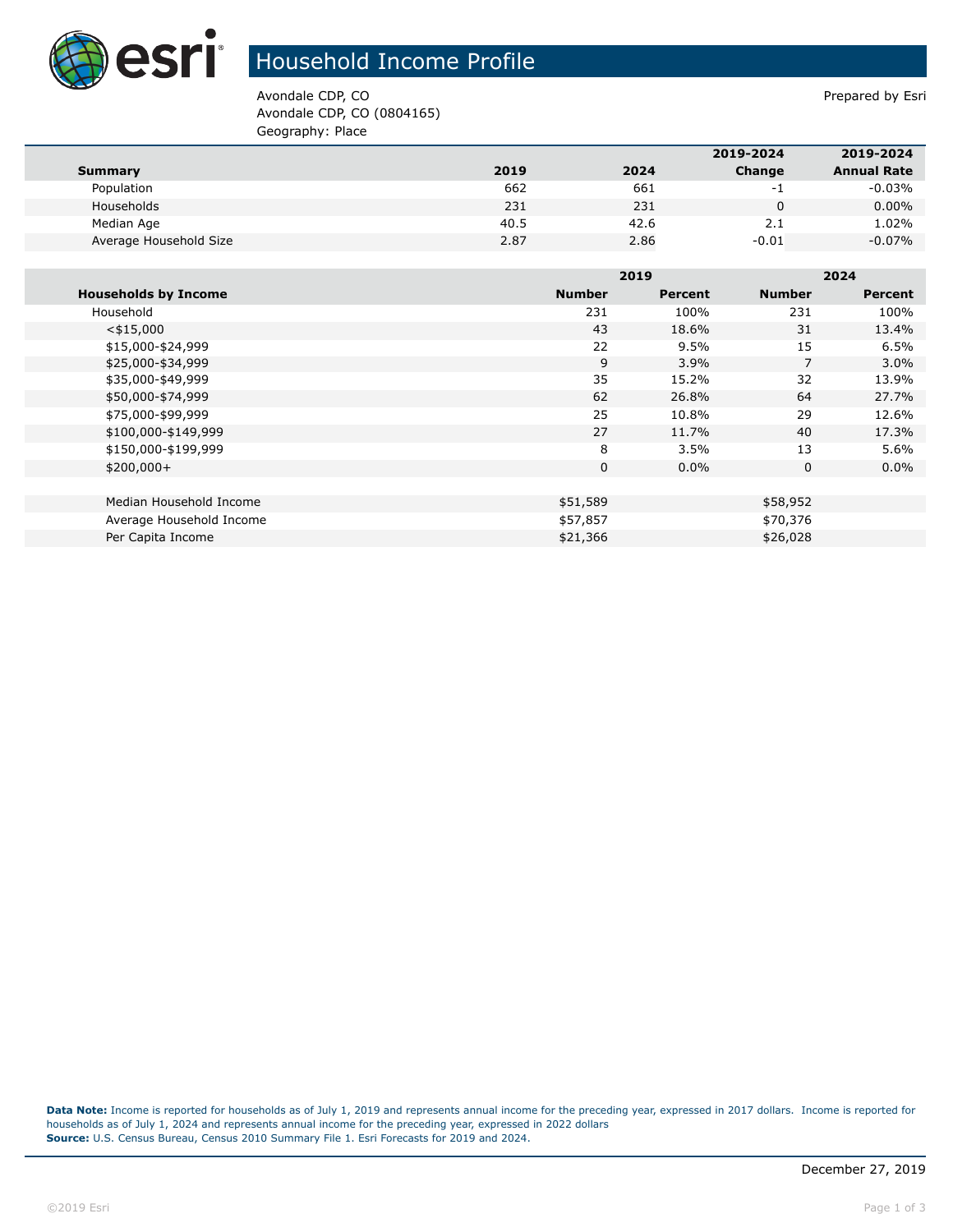

## Household Income Profile

Avondale CDP, CO **Prepared by Estimate COP**,  $\overline{P}$ Avondale CDP, CO (0804165) Geography: Place

| 2019 Households by Income and Age of Householder |              |                |                |                |                |                |                |  |  |
|--------------------------------------------------|--------------|----------------|----------------|----------------|----------------|----------------|----------------|--|--|
|                                                  | $25$         | $25 - 34$      | $35 - 44$      | $45 - 54$      | $55 - 64$      | 65-74          | $75+$          |  |  |
| HH Income Base                                   | 9            | 28             | 29             | 43             | 53             | 41             | 28             |  |  |
|                                                  |              |                |                |                |                |                |                |  |  |
| $<$ \$15,000                                     | 3            | 4              | 5              | 8              | 9              | 8              | 6              |  |  |
| \$15,000-\$24,999                                | $\mathbf{1}$ | $\overline{2}$ | $\mathbf{1}$   | 3              | 3              | 3              | 9              |  |  |
| \$25,000-\$34,999                                | $\mathbf 0$  | 1              | 1              | $\mathbf{1}$   | $\overline{2}$ | $\overline{2}$ | $\overline{2}$ |  |  |
| \$35,000-\$49,999                                | $\mathbf{1}$ | 3              | $\overline{4}$ | 6              | $\overline{7}$ | 9              | $\overline{4}$ |  |  |
| \$50,000-\$74,999                                | 2            | 10             | 9              | 14             | 17             | 9              | 2              |  |  |
| \$75,000-\$99,999                                | $\mathbf{1}$ | 3              | 4              | $\overline{4}$ | 6              | 4              | 3              |  |  |
| \$100,000-\$149,999                              | $\mathbf{1}$ | $\overline{4}$ | 3              | 6              | 7              | 4              | $\mathbf{1}$   |  |  |
| \$150,000-\$199,999                              | 0            | $\mathbf{1}$   | 2              | $\mathbf{1}$   | 2              | $\overline{2}$ | $\mathbf{1}$   |  |  |
| \$200,000+                                       | $\mathbf 0$  | 0              | $\mathbf 0$    | 0              | 0              | 0              | 0              |  |  |
|                                                  |              |                |                |                |                |                |                |  |  |
| Median HH Income                                 | \$41,420     | \$56,695       | \$56,741       | \$53,867       | \$55,310       | \$46,625       | \$23,264       |  |  |
| Average HH Income                                | \$33,652     | \$63,358       | \$70,378       | \$58,465       | \$61,650       | \$57,675       | \$39,321       |  |  |
| <b>Percent Distribution</b>                      |              |                |                |                |                |                |                |  |  |
|                                                  | $25$         | $25 - 34$      | $35 - 44$      | $45 - 54$      | $55 - 64$      | 65-74          | $75+$          |  |  |
| <b>HH Income Base</b>                            | 100%         | 100%           | 100%           | 100%           | 100%           | 100%           | 100%           |  |  |
|                                                  |              |                |                |                |                |                |                |  |  |
| $<$ \$15,000                                     | 33.3%        | 14.3%          | 17.2%          | 18.6%          | 17.0%          | 19.5%          | 21.4%          |  |  |
| \$15,000-\$24,999                                | 11.1%        | 7.1%           | 3.4%           | 7.0%           | 5.7%           | 7.3%           | 32.1%          |  |  |
| \$25,000-\$34,999                                | $0.0\%$      | 3.6%           | 3.4%           | 2.3%           | 3.8%           | 4.9%           | 7.1%           |  |  |
| \$35,000-\$49,999                                | 11.1%        | 10.7%          | 13.8%          | 14.0%          | 13.2%          | 22.0%          | 14.3%          |  |  |
| \$50,000-\$74,999                                | 22.2%        | 35.7%          | 31.0%          | 32.6%          | 32.1%          | 22.0%          | 7.1%           |  |  |
| \$75,000-\$99,999                                | 11.1%        | 10.7%          | 13.8%          | 9.3%           | 11.3%          | 9.8%           | 10.7%          |  |  |
| \$100,000-\$149,999                              | 11.1%        | 14.3%          | 10.3%          | 14.0%          | 13.2%          | 9.8%           | 3.6%           |  |  |
| \$150,000-\$199,999                              | 0.0%         | 3.6%           | 6.9%           | 2.3%           | 3.8%           | 4.9%           | 3.6%           |  |  |
| \$200,000+                                       | 0.0%         | 0.0%           | 0.0%           | 0.0%           | 0.0%           | 0.0%           | $0.0\%$        |  |  |

**Data Note:** Income is reported for households as of July 1, 2019 and represents annual income for the preceding year, expressed in 2017 dollars. Income is reported for households as of July 1, 2024 and represents annual income for the preceding year, expressed in 2022 dollars **Source:** U.S. Census Bureau, Census 2010 Summary File 1. Esri Forecasts for 2019 and 2024.